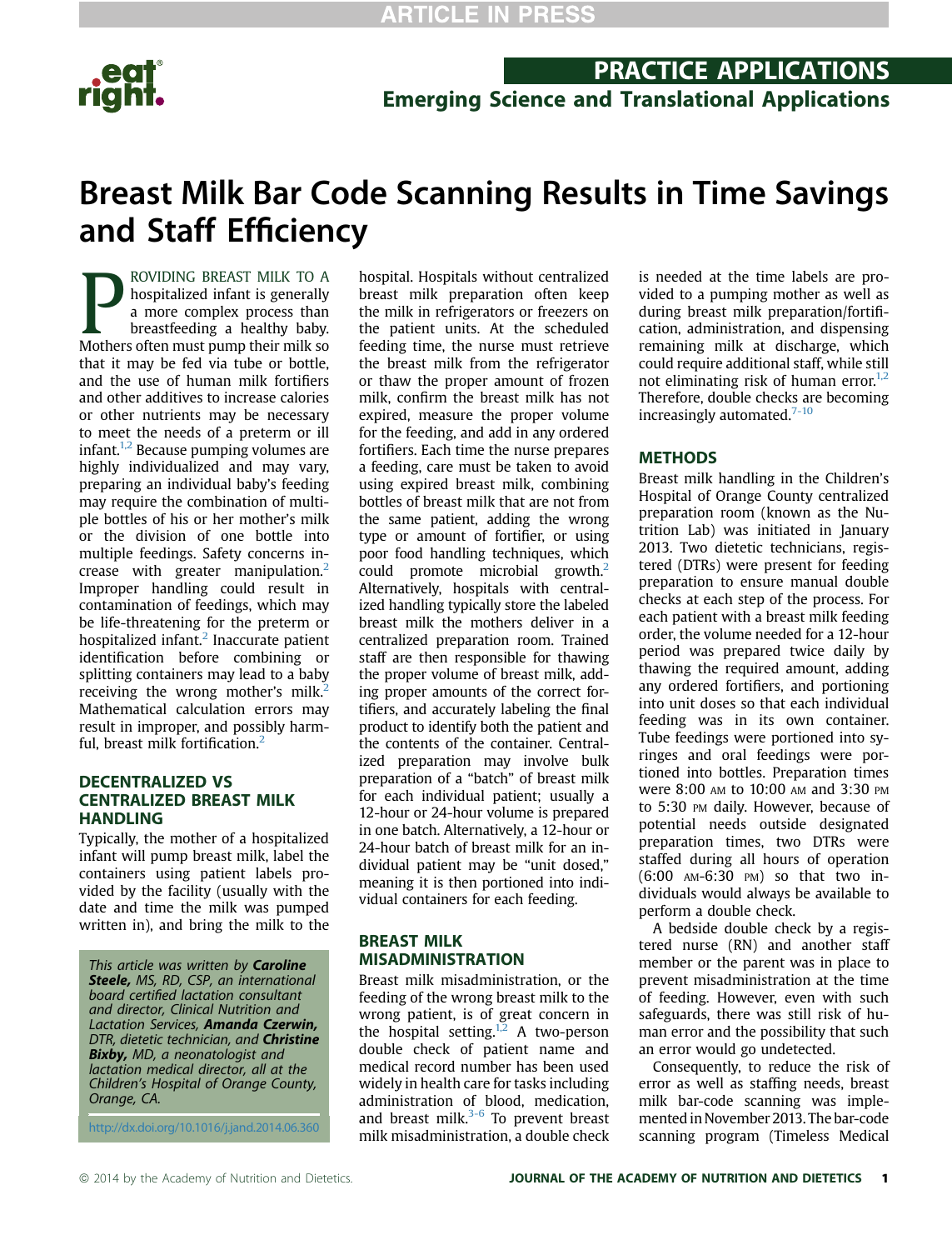## PRACTICE APPLICATIONS

Systems) ensured proper patient identification at each step of the process by using a patient specific bar code found on the baby's armband and breast milk labels. The system was used bedside to confirm proper identification of the correct patient by scanning the baby's armband before printing labels for pumping mothers or before scanning the label on a prepared feeding. In the Nutrition Lab, pumped milk was scanned into inventory, which allowed for tracking of the volume, location, and expiration for all milk for an individual patient. Scanning also confirmed the patient's identification before preparation, eliminating the need for a two DTR double check. Finally, the scanning system automated the process of calculating breast milk volumes and additives based on the order in the electronic medical record (EMR), and the printing of labels for the unit-dosed feedings.

### Objective

To assess whether breast milk bar-code scanning would increase efficiency, a time study was conducted evaluating DTR time designated for the four primary categories of breast milk handling duties: updating and reviewing orders from the EMR, receiving milk that had been brought in by mothers and storing it in patient specific bins by order of date pumped, thawing necessary volumes for each preparation batch, and preparing individual feedings for each patient. Data were collected before scanning implementation and at two points after implementation to determine whether efficiency improved over time.

### Prescanning Process

Before each batch preparation, one DTR reviewed orders from the EMR and calculated the breast milk volume needed (including a 2-mL overfill per feeding and accounting for displacement from any fortifier) along with the amount of fortifier(s). This recipe was then manually recorded on a paper tracking sheet used in the thawing and preparation steps. At the time of preparation, one DTR read aloud the full patient name and medical record number from each thawed bottle while a second DTR compared the data to the labels printed for the final product to ensure accuracy. Next, the DTR prepared the 12-hour volume and unitdosed the feedings using the calculations on the paper tracking sheet. If the patient did not have the full amount of breast milk needed to prepare the full order, the DTR would manually recalculate the amount of fortifier based on the actual volume of breast milk available. The prepared bottles or syringes were then labeled with the DTR needing to hand write the expiration date and time on each label.

### Postscanning Implementation Process

A direct interface allowed all orders placed in the EMR to automatically update in the bar code system. Total volume to thaw per 12-hour batch (accounting for the hospital's standard overfill and displacement from fortifiers), amount of fortifier(s), and volume for each feeding was automatically calculated. Prior to each batch preparation, the DTR printed a "Thaw Report" from bar code system that used the system's automated calculations to indicate volume to thaw for each patient for the current batch. Preparation began with the DTR scanning the bar code for each thawed bottle to be used to confirm identity and check for expired milk. The system then indicated the volume of breast milk to measure out, amount and type of fortifier(s) to add, and volume to place in each syringe or bottle. New bar code labels for the finished product, which included patient information, feeding order, DTR initials, and expiration date/ time, then automatically printed. In the event that the amount of available breast milk was less than the amount needed, the system would automatically recalculate fortifier amounts based on the amount of breast milk available, eliminating the need for manual recalculation.

### EVALUATION

A 24-day time study was conducted at three timepoints: before bar-code scanning, 3 weeks after scanning implementation, and 3 months after scanning implementation. Statistical analyses included calculation of the mean time and standard deviation for each duty as well as total time per day for each of the three timepoints. Difference in mean was used to compare each group to assess for statistical significance with regards to time differences using a confidence interval (CI) of 95%. A P value of  $< 0.05$  was considered statistically significant. All statistical tests were computed using SPSS version 14.0 (2005, SPSS).

Bar-code scanning resulted in a statistically significant reduction in Nutrition Lab staff time spent directly handling breast milk [\(Figure\)](#page-2-0). The total time saved (approximately 1 hour per day) was reallocated for other direct patient-care duties. In addition, scanning eliminated the need to staff two DTRs at all times. By staffing with only one DTR at nonpeak times, a 20-hour per week shift was eliminated, resulting in direct yearly savings of approximately \$30,000 in salary, benefits, and related costs.

It was anticipated that the time savings would be greater at the second post-implementation time study because of greater comfort with the bar-code scanning program; however, this was not the case. The fact that the time efficiency benefits were realized at 3 weeks after implementation suggested a short learning curve for proficiency of the system.

In addition to the direct time savings for the DTRs measured in the time study, scanning resulted in other noticeable improvements in efficiency. The bedside RN was able to save time by not having to locate a second RN when the parent was not available for the double check. The hospital feeds an average of 230 breast milk feedings per day. If a second RN was needed to check three of eight daily feedings, taking 30 seconds per incident, scanning would result in a time savings of approximately 263 hours per year. In addition, the interface between the bar code system and the EMR resulted in data automatically being charted upon scanning instead of the RN having to manually enter the information. Assuming 30 seconds of charting time savings per feed, this would provide an estimated time savings of approximately 700 hours per year.

The Nutrition Lab DTRs reported noticeably fewer calls from nursing staff to check breast milk inventory for their patients once the real-time breast milk inventory from the system imported to the EMR became available. Staff also reported mothers' satisfaction with being able to receive an exact inventory at any time to help avoid either running out of milk or having to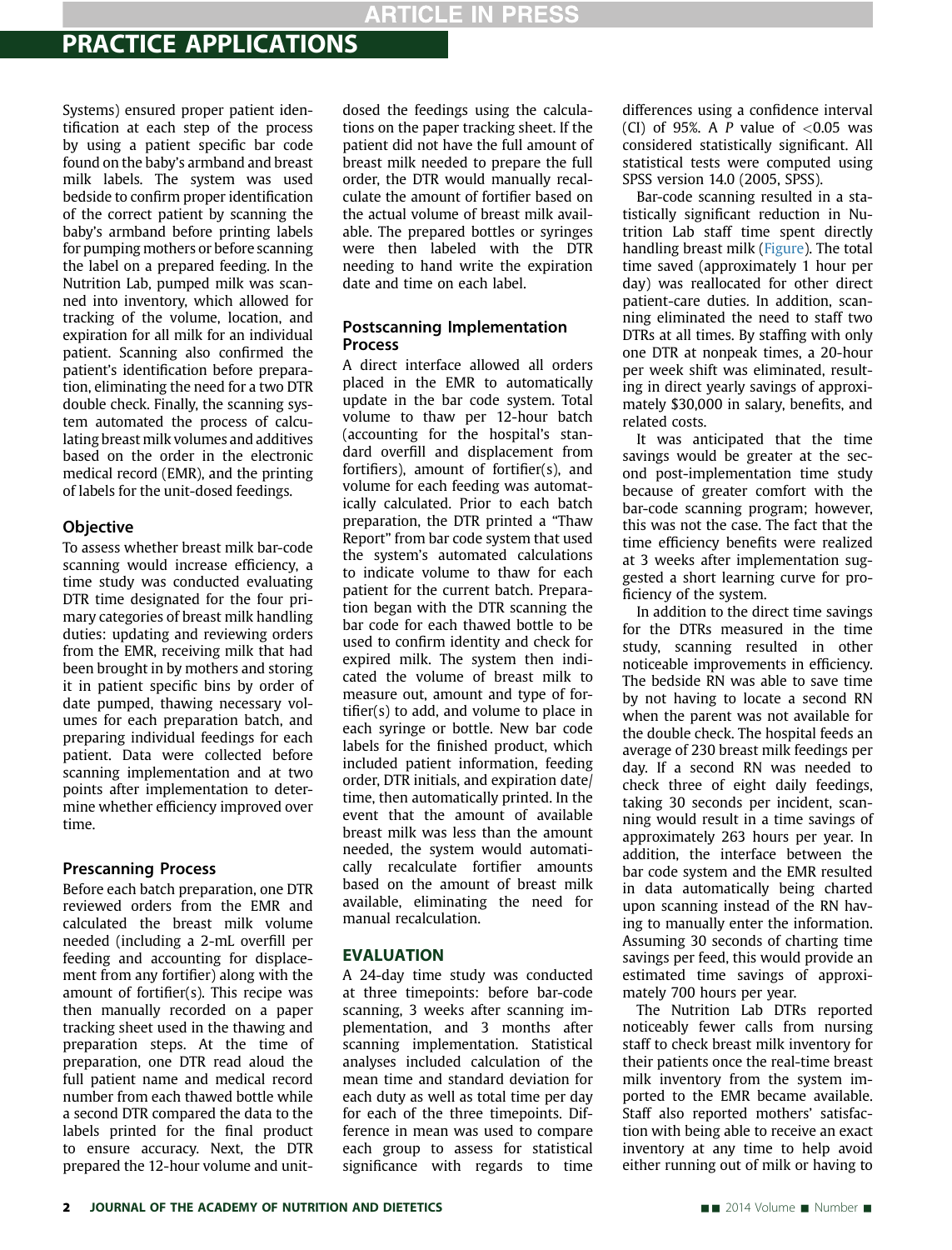### **RTICLE IN**

# PRACTICE APPLICATIONS

<span id="page-2-0"></span>

significance (P<0.05).

make a last minute extra trip home to bring more milk to the hospital.

### **CONCLUSIONS**

The safety benefits of this performanceimprovement initiative were studied and have been reported elsewhere.<sup>11</sup> In addition to the safety benefits associated with reducing potential errors, breast milk bar coding scanning saved time and improved efficiency. Ease of use was evidenced by time savings 3 weeks after implementation that was statistically equivalent to data from 3 months after implementation. Time savings extended beyond the 365 hours per year for direct centralized breastmilk handling duties. The Nutrition Lab will save 1,052 hours per year based on not having to double staff at nonpeak times and from the reduction in calls to check breast milk inventories. In addition, an estimated savings of 963 hours per year in nursing time is anticipated based on elimination of the two-person double

check and improved charting efficiency. The resulting total time savings is 2,380 hours per year for the organization, with 1,040 hours completely eliminated for a cost savings and 1,340 hours available for other patient-care duties.

#### References

- 1. [Drenckpohl M, Bowers L, Cooper H. Use of](http://refhub.elsevier.com/S2212-2672(14)01050-8/sref1) [the six sigma methodology to reduce](http://refhub.elsevier.com/S2212-2672(14)01050-8/sref1) [incidence of breast milk administration](http://refhub.elsevier.com/S2212-2672(14)01050-8/sref1) [errors in the NICU.](http://refhub.elsevier.com/S2212-2672(14)01050-8/sref1) Neonatal Network. [2007;26\(3\):161-166](http://refhub.elsevier.com/S2212-2672(14)01050-8/sref1).
- 2. [Robbins ST, Meyers R, eds.](http://refhub.elsevier.com/S2212-2672(14)01050-8/sref2) Infant Feedings: [Guidelines for Preparation of Human Milk](http://refhub.elsevier.com/S2212-2672(14)01050-8/sref2) [and Formula in Health Care Facilities](http://refhub.elsevier.com/S2212-2672(14)01050-8/sref2). 2nd [edition. Chicago, IL: American Dietetic](http://refhub.elsevier.com/S2212-2672(14)01050-8/sref2) [Association; 2011](http://refhub.elsevier.com/S2212-2672(14)01050-8/sref2).
- 3. [Institute for Safe Medication Practices](http://refhub.elsevier.com/S2212-2672(14)01050-8/sref3) [\(ISMP\). Santa checks his list twice.](http://refhub.elsevier.com/S2212-2672(14)01050-8/sref3) Shouldn't we? [ISMP Medication Safety](http://refhub.elsevier.com/S2212-2672(14)01050-8/sref3) Alert! [2009;14\(25\):1-2.](http://refhub.elsevier.com/S2212-2672(14)01050-8/sref3)
- 4. [Institute for Safe Medication Practices](http://refhub.elsevier.com/S2212-2672(14)01050-8/sref4) [\(ISMP\). The virtues of independent double](http://refhub.elsevier.com/S2212-2672(14)01050-8/sref4) checks—[They really area worth your time!](http://refhub.elsevier.com/S2212-2672(14)01050-8/sref4) [ISMP Medication Safety Alert!](http://refhub.elsevier.com/S2212-2672(14)01050-8/sref4) 2003;8(5):1.
- 5. [Institute for Safe Medication Practices](http://refhub.elsevier.com/S2212-2672(14)01050-8/sref5) [\(ISMP\). Conducting anindependent double](http://refhub.elsevier.com/S2212-2672(14)01050-8/sref5)check.[ISMPNurse Advise-ERR](http://refhub.elsevier.com/S2212-2672(14)01050-8/sref5). 2008;6(12):1.
- 6. [Kruse H, Johnson A, O](http://refhub.elsevier.com/S2212-2672(14)01050-8/sref6)'Connell D, et al. [Administering non-restricted medica](http://refhub.elsevier.com/S2212-2672(14)01050-8/sref6)[tions in hospital: Implications and cost of](http://refhub.elsevier.com/S2212-2672(14)01050-8/sref6) [using two nurses.](http://refhub.elsevier.com/S2212-2672(14)01050-8/sref6) Aust Clin Rev. 1992; [12\(2\):77-83](http://refhub.elsevier.com/S2212-2672(14)01050-8/sref6).
- 7. Torres A. The role of barcode technology in patient safety and identification. Health Management Technology. [http://www.](http://www.healthmgttech.com/online-only/the-role-of-barcode-technology-in-patient-safety-and-identification.php) [healthmgttech.com/online-only/the-role](http://www.healthmgttech.com/online-only/the-role-of-barcode-technology-in-patient-safety-and-identification.php)[of-barcode-technology-in-patient-safety](http://www.healthmgttech.com/online-only/the-role-of-barcode-technology-in-patient-safety-and-identification.php)and-identifi[cation.php](http://www.healthmgttech.com/online-only/the-role-of-barcode-technology-in-patient-safety-and-identification.php). Accessed March 18, 2014.
- 8. [Dubin CH. Bar-code scanning at four](http://refhub.elsevier.com/S2212-2672(14)01050-8/sref8) [health care facilities in the U.S.](http://refhub.elsevier.com/S2212-2672(14)01050-8/sref8) Pharmacy and Therapeutics[. 2010;35\(4\):212-214](http://refhub.elsevier.com/S2212-2672(14)01050-8/sref8).
- 9. Green M. Inattentional blindness and conspicuity. Visual Expert. 2004. [www.visual](http://www.visualexpert.com/Resources/inattentionalblindness.html) [expert.com/Resources/inattentionalblind](http://www.visualexpert.com/Resources/inattentionalblindness.html) [ness.html](http://www.visualexpert.com/Resources/inattentionalblindness.html). Accessed March 18, 2014.
- 10. [Jones F, Containers and related issues](http://refhub.elsevier.com/S2212-2672(14)01050-8/sref10) for milk storage. [Best Practice for Express](http://refhub.elsevier.com/S2212-2672(14)01050-8/sref10)[ing, Storing, and Handling Human Milk](http://refhub.elsevier.com/S2212-2672(14)01050-8/sref10) [in Hospitals, Homes, and Child Care Set](http://refhub.elsevier.com/S2212-2672(14)01050-8/sref10)tings[. Fort Worth, TX: Human Milk](http://refhub.elsevier.com/S2212-2672(14)01050-8/sref10) [Banking Association of North America,](http://refhub.elsevier.com/S2212-2672(14)01050-8/sref10) [Inc; 2011:21](http://refhub.elsevier.com/S2212-2672(14)01050-8/sref10).
- 11. Steele C, Kukreja S, Bixby C. Centralized Preparation & Bar Code Scanning of Breastmilk Reduces Breastmilk Administration Errors. European Congress on Perinatal Medicine. Abstract/Poster Presentation; June 2014.